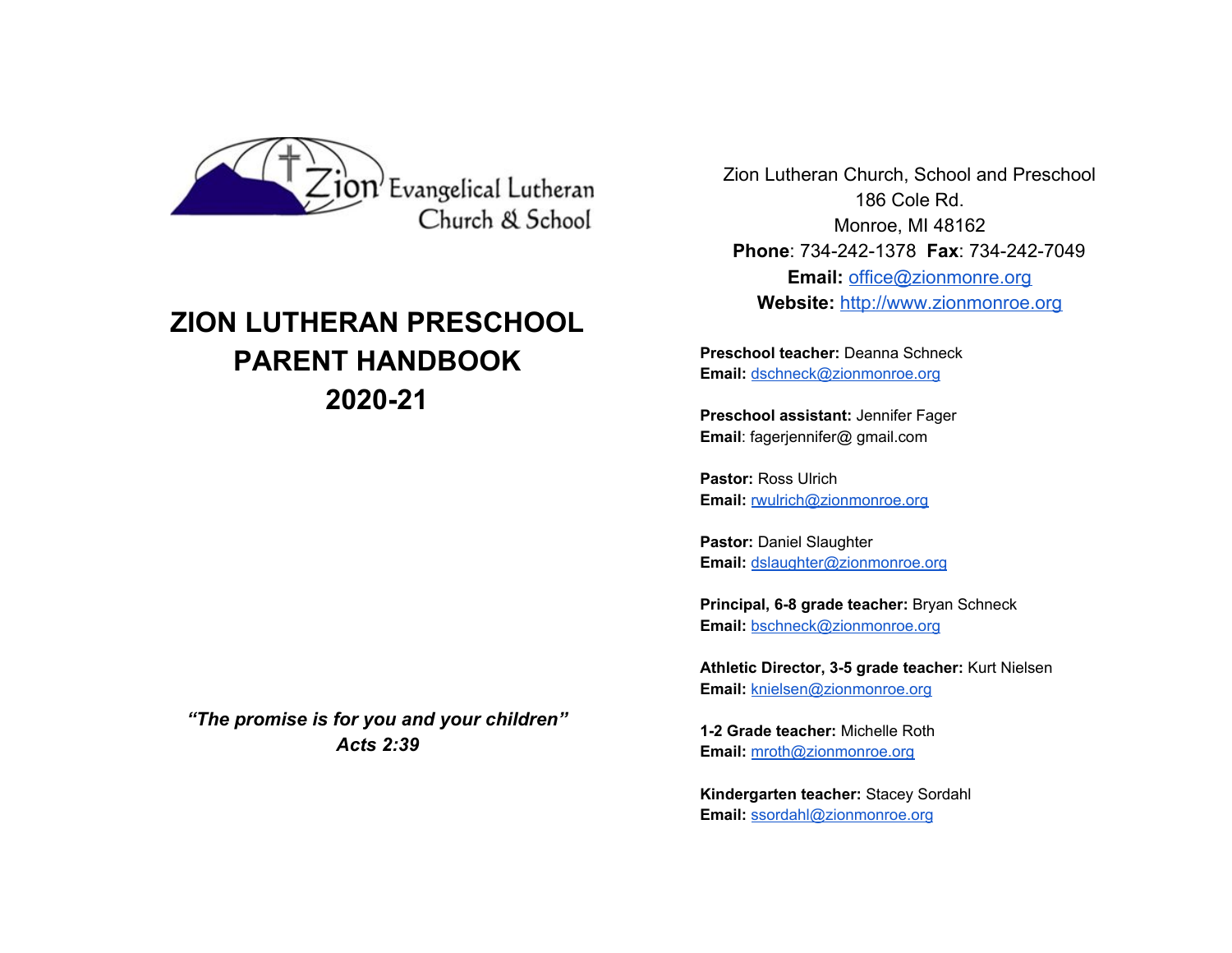| <b>Table of Contents</b>                          |                         | <b>Required Forms</b>                     | 11 |
|---------------------------------------------------|-------------------------|-------------------------------------------|----|
|                                                   |                         | <b>Singing in Church</b>                  | 11 |
| <b>Table of Contents</b>                          | $1 - 2$                 | <b>Field Trips</b>                        | 12 |
| Purpose and Objectives of Zion Lutheran Preschool | 3                       | Communication                             | 12 |
| <b>Eligibility</b>                                | $\overline{\mathbf{4}}$ | <b>Emergency School Closings</b>          | 14 |
| <b>Non-Discriminatory Policy</b>                  | $\overline{\mathbf{4}}$ |                                           | 14 |
| <b>Session Schedule</b>                           | $5\phantom{1}$          | <b>Illness and Injury</b>                 |    |
| <b>Fees and Tuition</b>                           | 5                       | <b>Exclusion Policy</b>                   | 16 |
| <b>Arrival and Departure</b>                      | 6                       | <b>Emergency Drills and School Safety</b> | 16 |
| <b>Staffing</b>                                   | 6                       | <b>Other Information</b>                  | 18 |
| <b>Attendance</b>                                 | $\overline{7}$          |                                           |    |
|                                                   |                         |                                           |    |
| <b>Withdrawal Policy</b>                          | $\overline{7}$          |                                           |    |
| Curriculum                                        | $\overline{7}$          |                                           |    |
| <b>Students with Special Needs</b>                | 8                       |                                           |    |
| Goals for tolerance and cultural differences      | $\boldsymbol{9}$        |                                           |    |
| <b>Discipline</b>                                 | 10                      |                                           |    |
| <b>Snacks</b>                                     | 11                      |                                           |    |
| 1                                                 |                         | $\mathbf{2}$                              |    |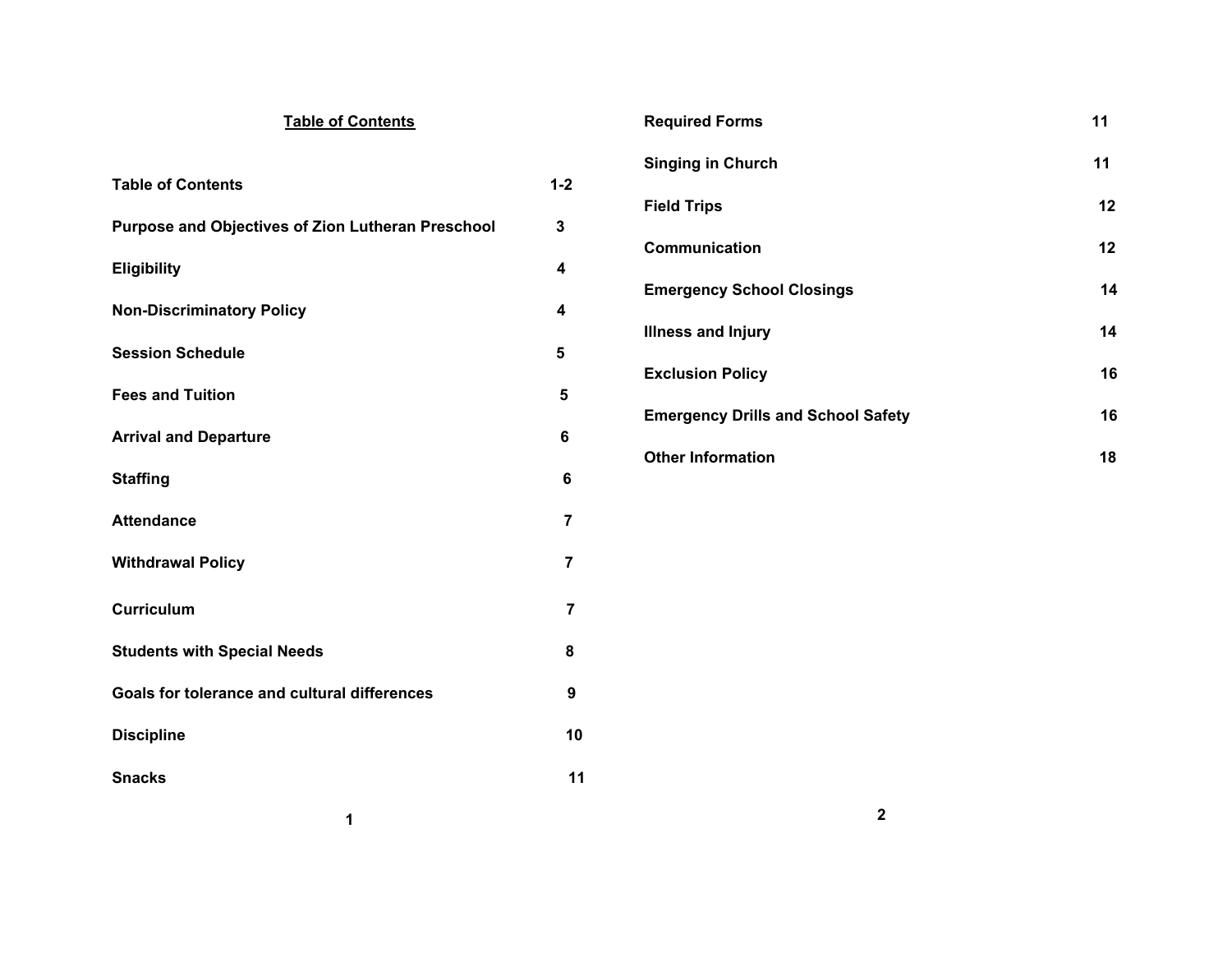## **Purpose and Objectives of Zion Lutheran Preschool**

Zion Lutheran Preschool offers a preschool program for three and four year olds. It's mission is the same as Zion Lutheran School, to assist parents in their God-given task of training their children to know Jesus as their Lord and Savior, to grow in the knowledge of God and to learn the skills necessary to carry out our role as a citizen. In our preschool, we provide ways in which your child can grow spiritually, socially, emotionally, physically and cognitively. Our curriculum is designed to give your child a variety of experiences to promote their development. Building on the base you have already created at home, we want to continue to work together with you to provide even more opportunities for your child's growth in the following areas:

- Spiritual
	- Growing in the knowledge of God, God's love for sinful humans and God's plan of salvation through Jesus taught through Jesus time in story and song.
- **Social** 
	- Growing and developing skills such as: respect for others, sharing, turn taking, responsibility and growing independence.
- Emotional
	- Developing control and understanding of feelings, learning how to interact and respect others' feelings and learning how to express feelings.
- Physical
	- Developing fine and large motor skills, learning about our bodies' needs and capabilities, and learning about healthy living.
- Cognitive
	- Developing the areas of reading readiness math concepts, scientific inquiry, problem solving, communication, and organization through a large variety of experiences and activities.

# **Eligibility**

Generally, a child should have reached their third birthday by September 1st to be enrolled in Zion's preschool program. Early enrollment may be taken on a case by case basis. Due to health code regulations, each child must be toilet trained in order to attend preschool. That being said, accidents happen, and are able to be safely dealt with. A **Health Appraisal Form and Child Information Card** must be completed by the first day of entry into the program. Vaccinations must be up to date and an immunization record or notarized waiver provided.

# **Non-Discriminatory Policy**

Zion Lutheran School and Preschool admits students and serves families of any race, color, national or ethnic origin to all rights, privileges, programs and activities generally accorded or made available to the students at the preschool.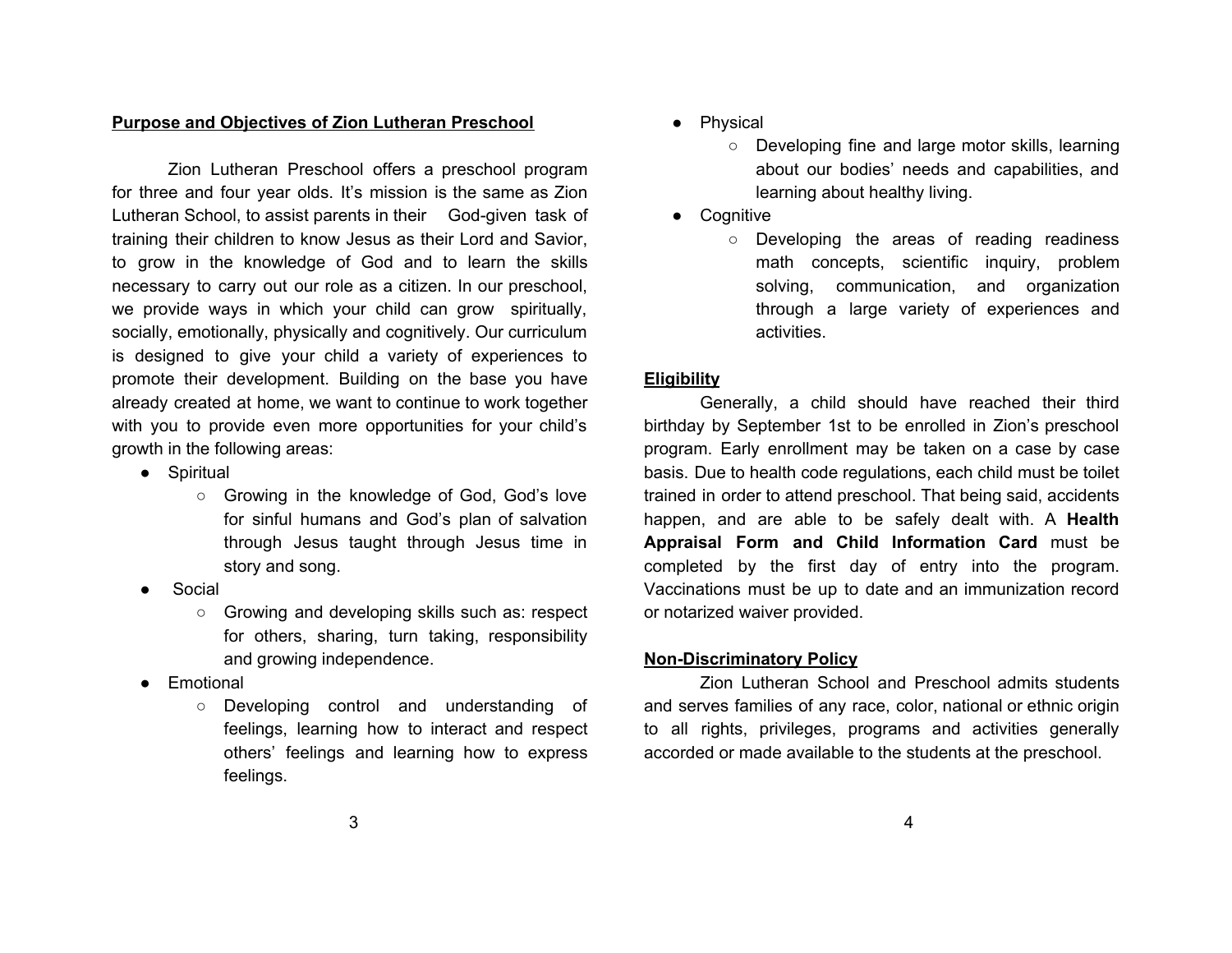It does not discriminate on the basis of race, color, national or ethnic origin in administration of its educational policies, admission policies, and athletic and other school administered programs.

#### **Session Schedule**

Zion offers three or four consecutive half day programs, either morning or afternoon sessions. Our morning sessions run from 8-11am. Our afternoon sessions run from 12-3pm. A student is not to be brought more than 10 minutes prior to their scheduled session or picked up more than 15 minutes after the close of their scheduled session. The program will operate during the normal school months.

When Monday is a holiday, such as President's Day or Labor Day, students enrolled for three days per week are welcome to attend on Thursday of that week to make up their three days.

When school is canceled as a result of inclement weather or illness, preschool closes also. You will be notified of such closures through our TADS parent communication system.

#### **Fees and Tuition**

Preschool Registration Fee \$40 Tuition \$180 monthly (\$1620/year) The same rate applies for three or four day program.

#### **Arrival and Departure**

As noted, students are asked to arrive no more that 10 minutes prior to the start of their session. Parents or guardians are asked to sign your child in when you arrive.

Parents or guardians are also asked to sign their child out when they depart.

For your child's safety, he/she will only be sent home with a parent, guardian or other adult whose name is listed on his/her information card. Even if we recognize the person coming to pick up your child, we will only release your child to their care if their name is listed on their form.

If an occasion arises that an adult , whose name is not listed on the form, needs to come and pick up the child, that adult must have a signed and dated form from you and provide it to the teacher. You have the option to add names to the form at any time. If someone is listed on the form whom the preschool staff has never met, we will ask that person to provide ID the first time they pick up your child.

#### **Staffing**

Our staff consists of qualified people who are part of the WELS church body and who are qualified to teach in an Early Childhood Center by education or experience. All staff members, substitutes and volunteers have submitted to Michigan's Child Care Background Check process and been found eligible. We have two staff members in the room at all times when enrollment is over 7 students.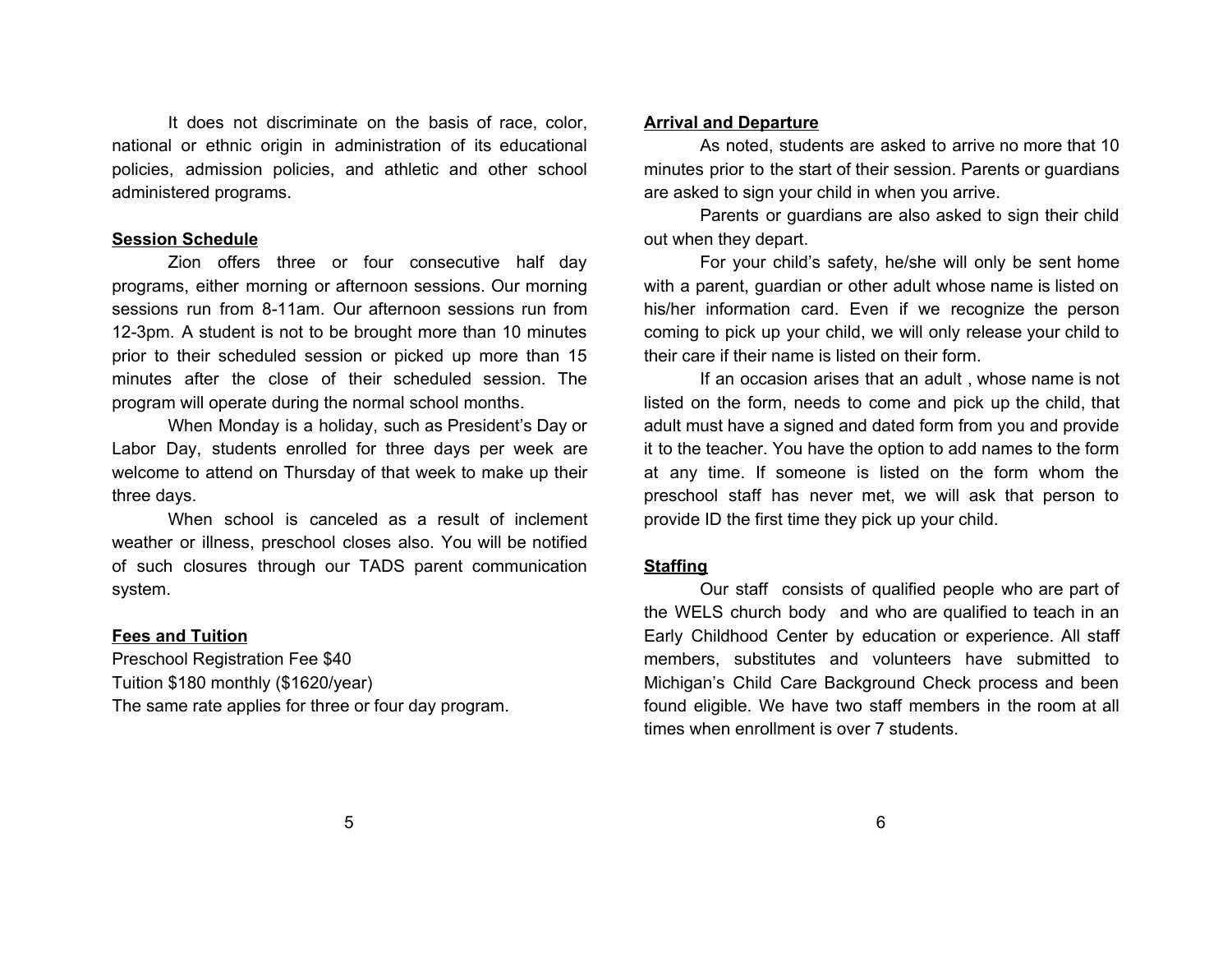#### **Attendance**

We strongly encourage regular attendance, if possible, for your child. Consistent attendance helps build routine and expectations and makes for smoother transitions each day. If your child is ill, however, please keep them home!

#### **Withdrawal Policy**

You must give notice if you intend to withdraw your child from school. The written notice must be turned in to the school office and include the date your child will no longer be attending class.

#### **Curriculum**

Our program is licensed by the State of Michigan and follows all requirements of the state. A typical day includes the following activities: free play time, calendar time, Jesus time, fine motor activities, large motor activities, circle time, snack time and outdoor play. Our program is based on the HighScope curriculum which encourages children to "plan their play" and then carry through on their plans. Our planning for their learning experiences is aided by Key Developmental Indicators which are areas of development that address skills and behaviors fundamental to school success. We also include a good balance of targeted instruction in math concepts and letter sounds and recognition in and with our play.

## **Students with Special Needs**

Our goals for serving students with special needs:

- To foster self respect and respect for differences by creating an accepting environment where all children feel valued.
- To follow a developmentally appropriate curriculum while being intentional about tailoring teaching to the learning styles and abilities of each child.
- To support consistent communication between parents, creating partnerships to ensure that each child's unique needs are being met to the best of our program ability.
- To act as a resource for families with opportunities to discuss and make individual student classroom plans.
- To provide a safe environment for students to learn, play and eat by maintaining a classroom that teaches kindness, respect and personal boundaries.
- To ensure, within confidentiality rules, that staff are trained in the emotional, physical, and academic needs of each student.
- To maintain consistency in style and instruction for all staff and volunteers.

In order to ensure these goals are followed the following steps will be followed as needed:

- Communicate with parents before the school year begins about any special needs or concerns.
- As needed, refer parents to a pediatrician or specialist.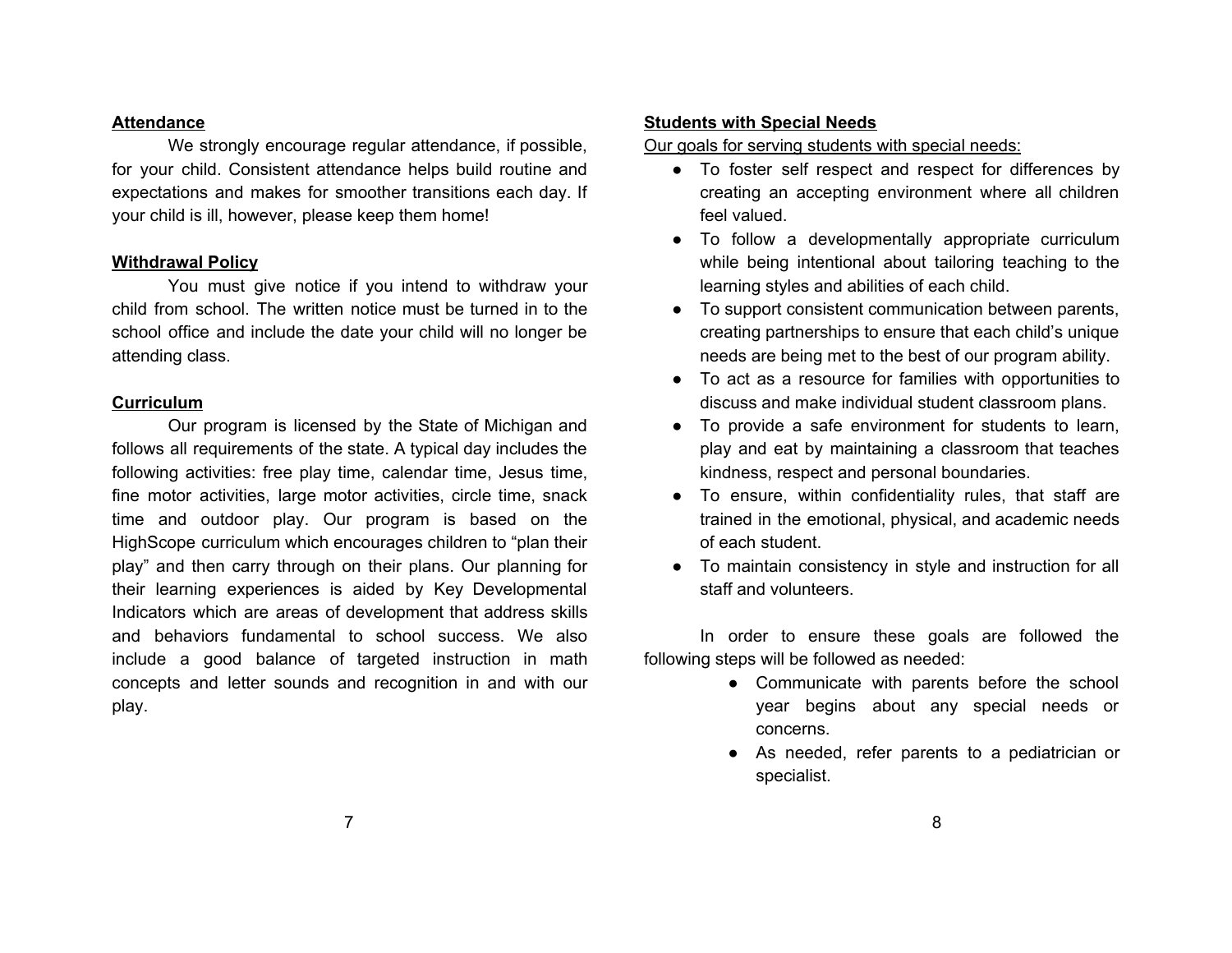- Follow-up with parents on any needed modifications.
- Keep in contact with parents about any modifications that may need to be put into place as the year progresses.

If the needs of the student are more than can be safely handled by the preschool teacher and staff, resources for different options will be discussed and suggested and enrollment may be terminated.

## **Goals for tolerance and cultural differences**

- Our program strives to incorporate cultural experience and ethnic values into the teaching tools for each child. We do this by having good balanced materials (books, toys, wall art, cooking and art experiences, field trips, music, etc) to capture interest and curiosity.
- We work to promote a cooperative climate where children are encouraged and empowered to solve conflicts by communicating one on one and with a group.
- We try to work closely with our families to learn personal perspectives and find out more about the cultural background that each child brings to the program.
- We encourage safe play and friendships to promote self-respect and respect for others.
- We work to ensure staff and volunteers are sensitive to cultural differences while at the same time maintaining the core values of our school, church and preschool.

#### **Discipline**

Discipline is the process of learning self-control, respect for others and demonstrating love for our Savior. We expect our students to:

- 1. Do their best for God
- 2. Love one another
- 3. Be respectful
- 4. Be safe

To help your child learn how to exhibit acceptable behavior, teachers assist students in the conflict resolution process. The conflict resolution process encourages children to actively work to resolve their own problems with an adult's assistance.

For some incidents, your child will be given a warning. If the behavior persists, redirection to other activities or playmates may occur. The resolution may continue to be worked on after a cooling off period.

If your child kicks, hits or bites, removal from the activity may be warranted for the safety of your child and others. You will be informed if your child had to be removed.

In accordance with state licensing rules, discipline will will never include: any form of corporal punishment, restricting a child's movement by binding or tying him or her, inflicting mental or emotional punishment, depriving a child of snacks, toilet use, or confining a child in an enclosed area.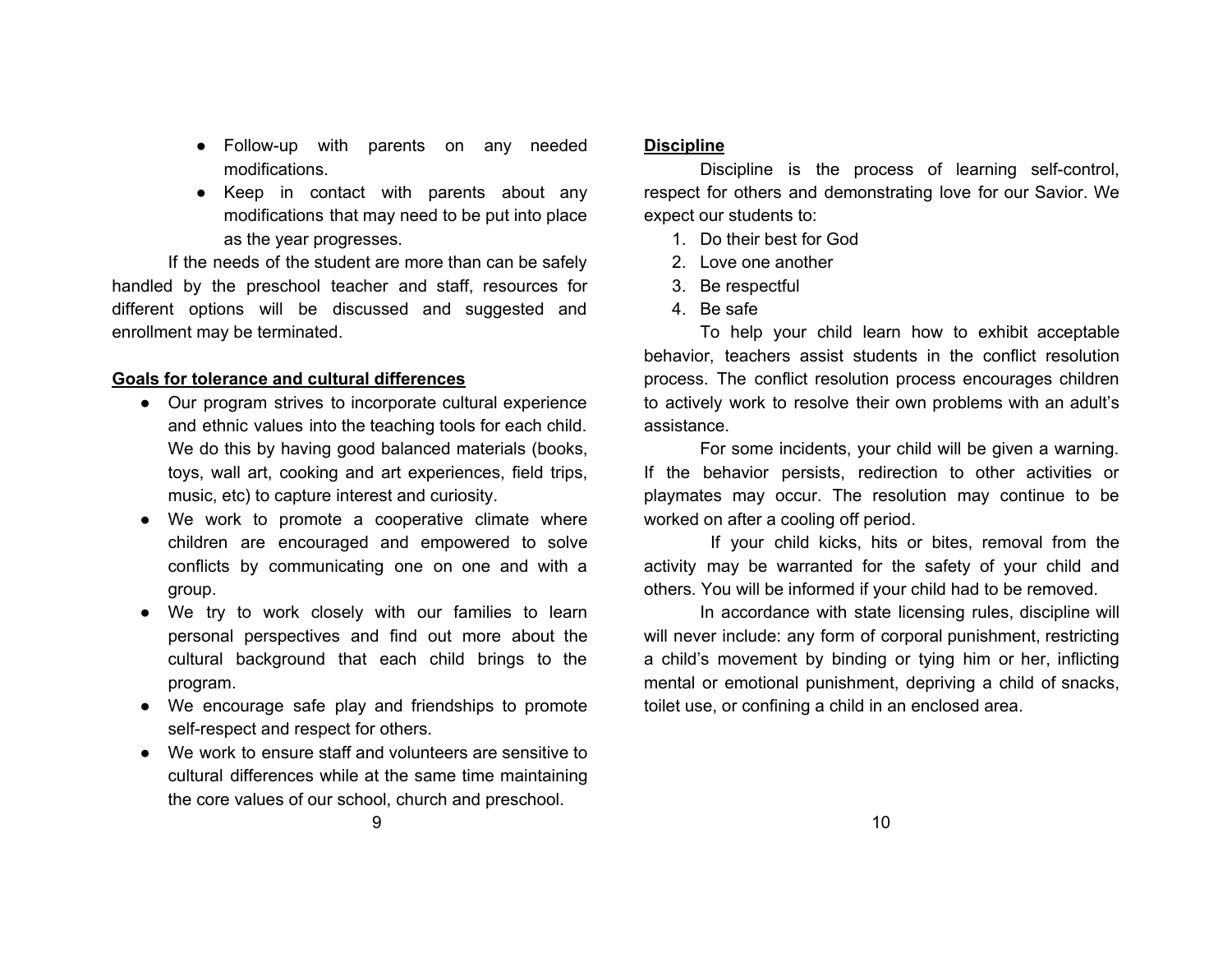#### **Snacks**

Each student should bring a snack and drink to school each day. Ideas for healthy snacks are granola bars, fruits or veggies, jerky, yogurt, cottage cheese, chunks of cheese, baggies of cereal, crackers, milk, water or 100% juice. We do not have a refrigerator in our room, so if you have a snack that needs to be chilled, I suggest enclosing a cold pak.

Snacks will be provided should any child forget theirs.

Birthday treats are encouraged, and can be non-food also. Parents will be notified if there are allergies to be concerned with.

#### **Required Forms**

Due to Michigan's state licensing policies, **your child needs to have these forms completely filled out before he or she can attend the first day of school:**

- Health Appraisal Form- signed by a doctor, including up-to-date immunization and a physical completed within the last 12 months.
- Statement of Child's Health
- Child Information Card

## **Singing in Church**

Preschoolers take part in our school's Christmas program. They work hard to learn a song and Bible Verse. We strongly encourage their attendance along with family and friends.

Preschoolers also may take part in a drama production in the spring and a short program for the preschool graduations.

Parents will be notified of dates at the beginning of the school year.

#### **Field Trips**

During the school year, the preschoolers will have opportunities to take field trips that correspond to a classroom theme or a season of the year. These trips provide for hands-on experiences for the preschoolers. Due to the fact that we are not licensed to transport preschoolers, Zion preschool employees are not allowed to drive any students to the events. Parents or guardians are responsible to find transportation and supervision for your child at these events. On the days that there is a scheduled field trip, there will be no regular preschool that day.

A schedule of field trips and in-house activities will be made available to parents and guardians at the beginning of the school year.

#### **Communication**

Parents and teachers need to communicate effectively in order to provide the best education for your child. We have several opportunities to maintain a strong line of open communication.

● Home visits- the director is available for home or park picnic visits at the beginning of each year if you desire, to discuss the upcoming year and address any concerns you or your child may have.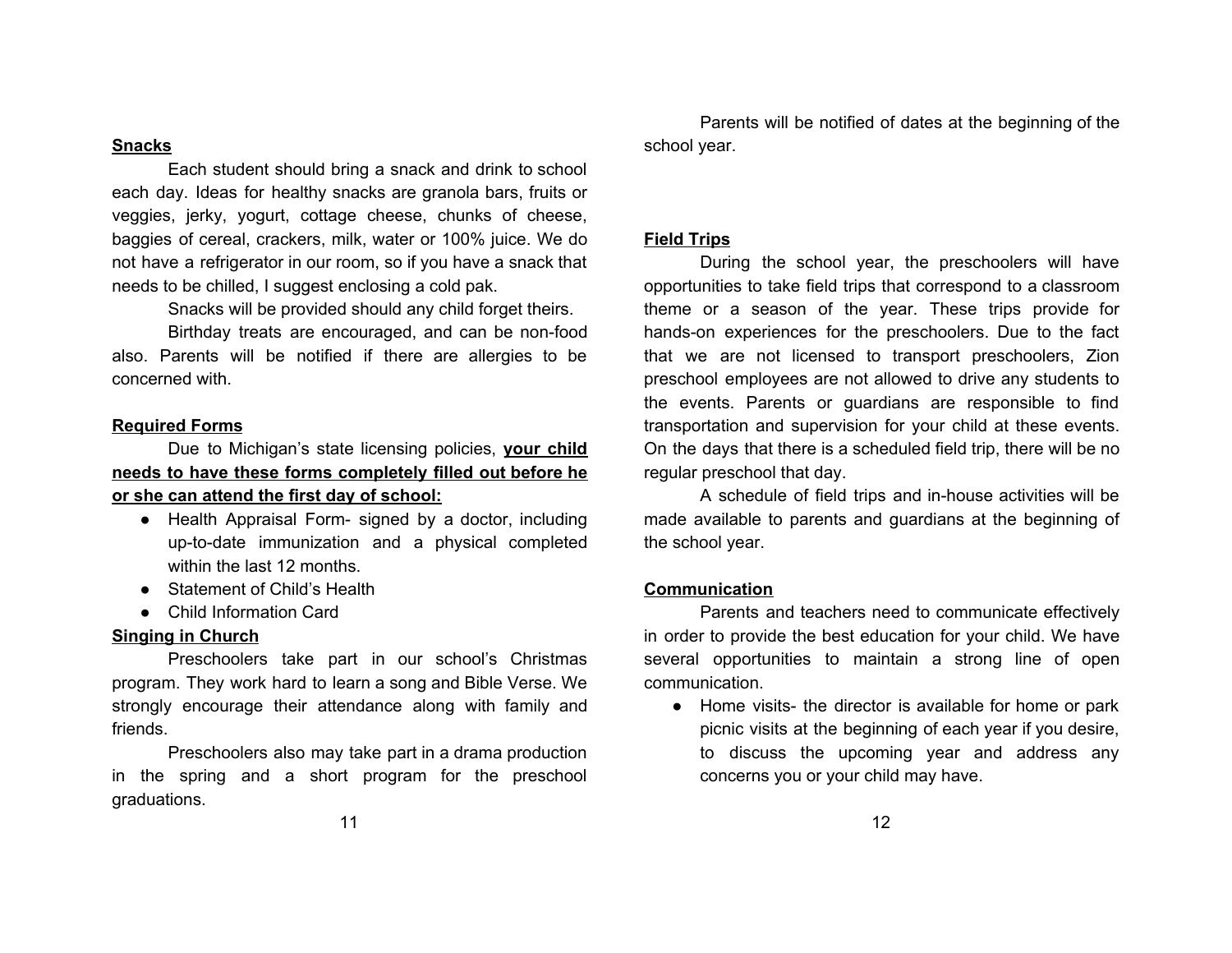- Before and After school- you are welcome to talk with the teacher before school (for the AM session) and after school (for the PM session) if you have any quick concerns.
- **Parent/Teacher Conferences- the teacher will meet** individually with parents at the end of the 1st and 3rd quarters to discuss progress and future goals.
- Weekly blog- The director publishes a weekly blog for the preschool to let you know what is going on at preschool each week and reminders of upcoming events like field trips and special days. Each week the director will email a link to that week's blog at: [http://www.zionlutheranpreschool.blogspot.com](http://www.zionlutheranpreschool.blogspot.com/).
- Special conferences- you are welcomed and encouraged to set up a special meeting if you have concerns at anytime during the school year. The director can be contacted via email at [dschneck@zionmonroe.org](mailto:dschneck@zionmonroe.org) or call or text at 907-230-6715.
- Zion School Note- a newsletter is sent home each week notifying school families about activities that are taking place in the elementary school which preschoolers are also invited to attend, as well as general information about sporting events or schedule changes.

Occasionally, the teachers will need to inform whoever picks your child up at the end of a session of your child's behavior or other pertinent information. If you prefer that we only share this information with you, please let us know.

#### **Emergency School Closures**

In the event of an emergency school closure because of weather, you will be notified through email, text or phone call, through the TADs communication system. Because Zion does not use buses, there may be occasions when we remain open, like fog late starts or closures. Please use your discretion as to whether it is safe for you to travel.

If there are shut downs because of illness, Zion will notify you of alternative plans for instruction.

## **Illness and Injury**

If a child becomes ill or injured at school, every effort will be made to contact the parents or their representatives immediately with the information given on the Child Information Card. Please make every effort to keep phone numbers up to date. If a child has an emergency situation, we ask to be authorized to seek emergency medical treatment by signing off on the bottom of the Child Information Card.

In the event of an allergies, please provide the teacher with a written notice of all known allergies your child has. If you need to leave an epi-pen with the teacher, you will be asked to fill out a permission slip with instructions. Our preschool staff is CPR and First Aid certified and is trained in the use of epi-pens.

In order to promote a safe and healthy school environment, please do not send your sick child to preschool. Your child should stay home if he or she is contagious or unable to concentrate sufficiently for learning.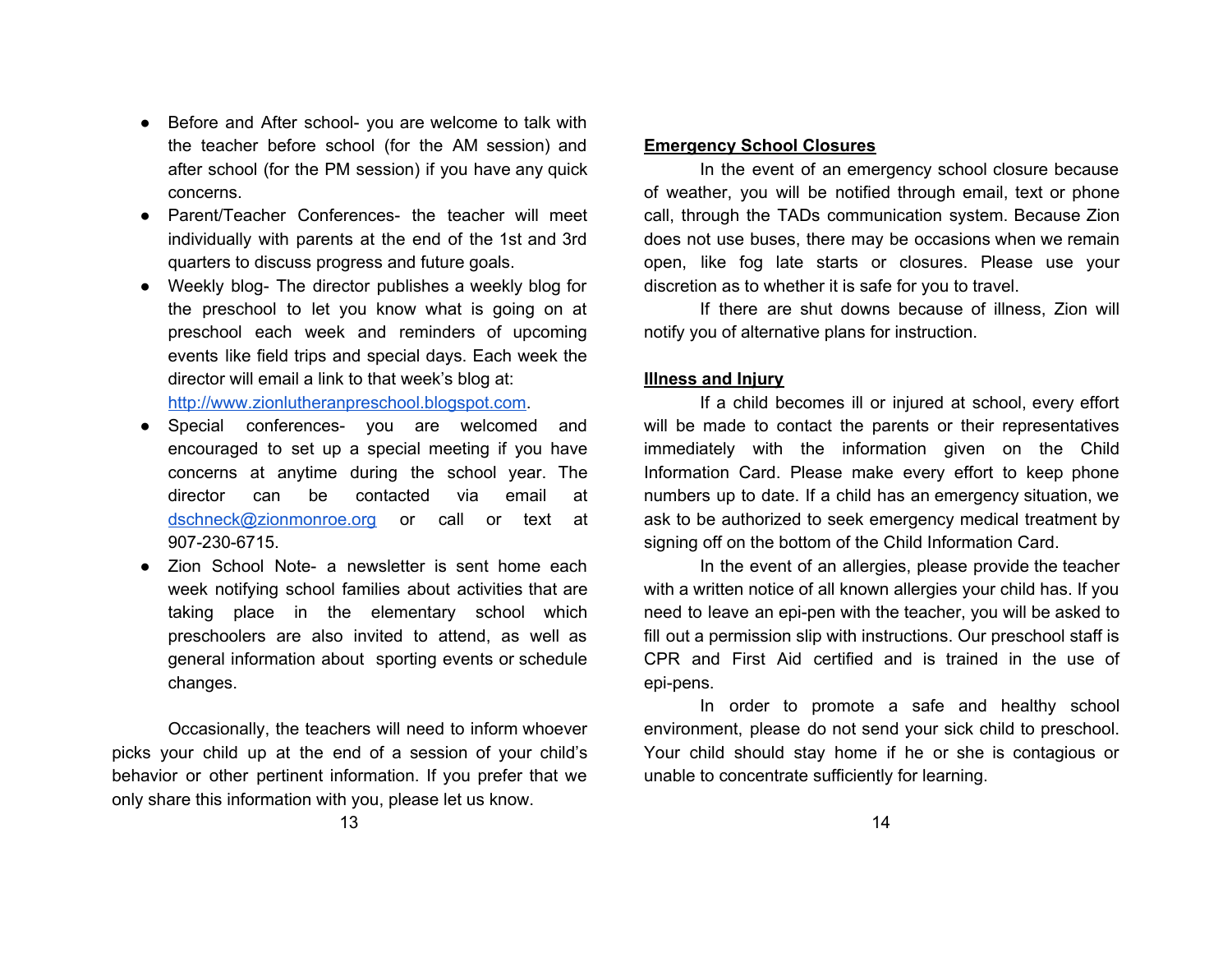To help reduce the spread of illness to other students and staff, please keep your child home for the following reasons:

- **● Fever** Your child should be fever free (without being medicated) for 24 hours before returning to school.
- **● Rash** Check with a doctor before bringing your child to school with a rash.
- **● Vomiting** Your child may return to school after he/she has not thrown up for 24 hours and is back on a regular diet.
- **● Diarrhea-** A child who has had more than one loose stool in 24 hours should stay home. He or she may return to school after being diarrhea free for 24 hours.
- **● Cough/Cold** If your child has a severe or frequent cough and a runny nose, he/she may benefit from more rest and fluids at home.
- **● Lice-** If your child has lice, please notify the school immediately. Students may return to school after treatment has been completed and inspection has been done by school personnel.
- **● Doctor Recommendation** If your child has been prescribed an antibiotic, check with the doctor to see if the child needs to be on medication 24 hours prior to returning to school.

If your child will be absent from class for any reason, please contact the teacher or the school office at 734-242-1378.

## **Exclusion Policy**

Staff, children and volunteers will be excluded from preschool due to illnesses and communicable diseases.

A communicable disease such as strep throat, pink eye, influenza, hand, foot and mouth disease or COVID-19, must be reported to the school. The child may return to the program at the recommendation of the doctor or local health agency. We will notify you in the event your child has been exposed to a communicable disease at school. We will also notify if there is an outbreak of infection such as lice.

If your child has a vaccination waiver and they have been exposed to a communicable disease, they will not be allowed back in the classroom for 21 days. If your child has a fever, they may not return to school until the fever has been broken for 24 hours without taking any fever reducing medications.

## **Emergency Drills and Safety Management**

Our faculty will use their best judgement based on the circumstances to take reasonably necessary steps to ensure your child's safety at all times. If an emergency arises, the secretary or teacher will call a parent or someone designated by the parent. Therefore, the school will need a phone number of a person who will assume the care and responsibility of your child. Emergency contacts are made out on TADs during registration and enrollment. Contact the school secretary with any changes or additions that need to be made during the school year.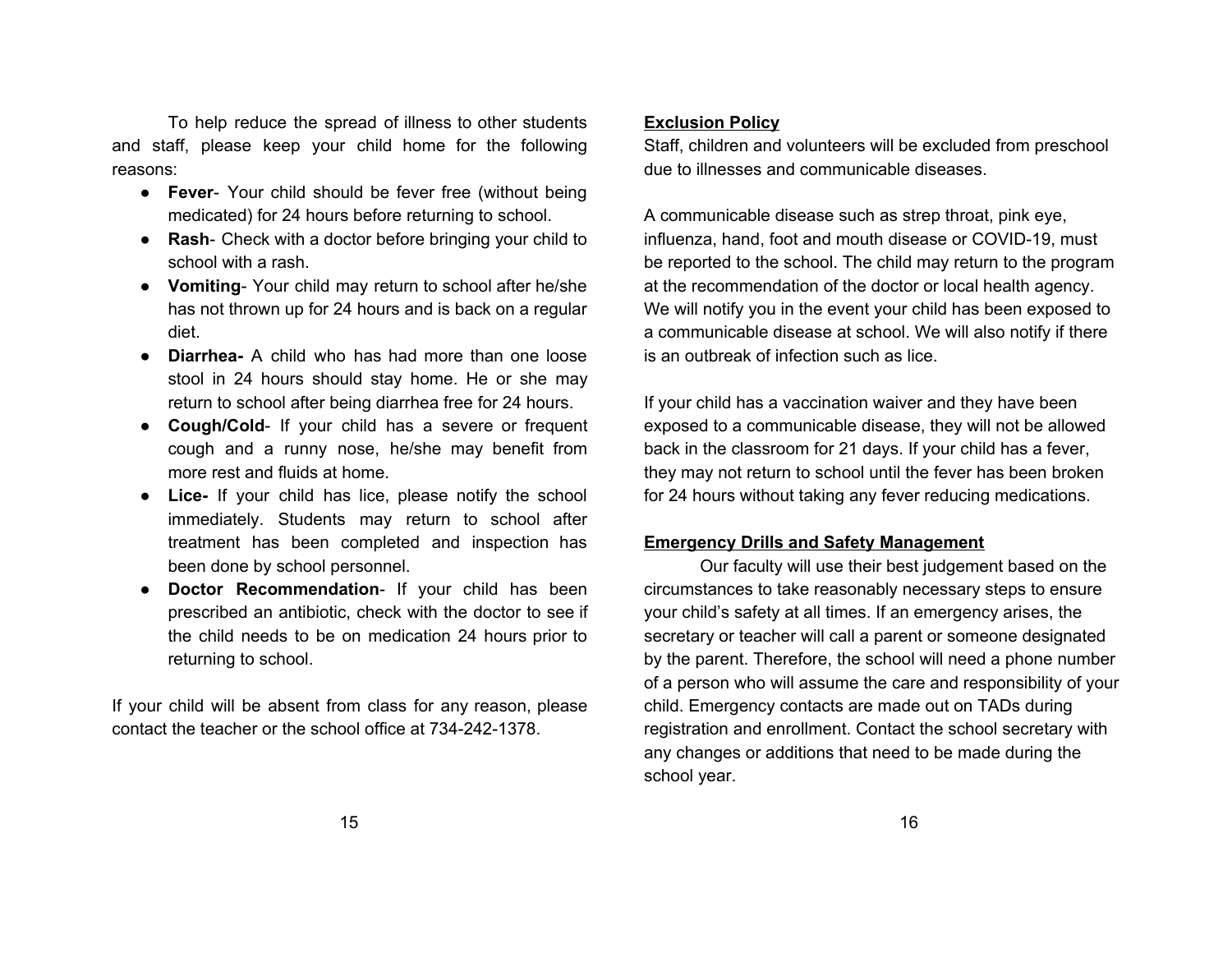Any parent wishing to enter or pick up their child during the day, not at regular pick up time, will need to ring the doorbell to be let into the building.

Our school follows reporting requirements and other regulations as set forth by state and federal law, such as water testing, lead inspection, fire inspection, etc.

We practice the following drills in case of an emergency-

**Fire Drills**- Students are instructed how and where to leave the building in the event of a fire. These drills are practiced in different areas of the building and students are shown where to line up at our rendezvous point.

**Tornado Drills-** Students are instructed how to go down the hallway and where to take shelter in the event of a tornado warning.

**Intruder Drills-** Students are instructed on the proper procedure to follow in the event of an intruder in the building.

**Man-Made Disaster-** Students are instructed on the proper procedure to follow in the event of a man-made disaster and how to evacuate the building, if necessary.

**Evacuation/Relocation Site-** In the event that our building is damaged or unable to be returned to after an evacuation, students will be taken to the Monroe Public Schools Administration Building for shelter. Parents will be notified and this is where children can be picked up.

## **Other Information**

- **● Supplies-** A supply list will be distributed before the start of each school year.
- **● Chapel-** The AM class will join the rest of the students in chapel on Wednesdays for three out of four weeks in a month. The PM class will join the rest of the students in chapel once each month. You will be notified if it is chapel week.
- **Show and Tell-** A monthly calendar will be sent home showing the schedule of show and tell days. On your child's show and tell day, they can bring an item from home to share and tell about. They will also be the "helper" for that day, feeding our classroom pet, helping with calendar and holding the flag for the pledge.
- **Medications-** Due to the fact that our preschool is only scheduled for a few hours a day, we generally will not administer medication to a child. If it is something that needs to be done, you will be asked to fill out a form for the state that allows us to and instructs us how to.
- **● Clothing-** Children should wear comfortable play clothes suitable for indoor and outdoor activities. Please label all hats, mittens, jackets, boots, etc. with your child's name. We try to use washable art mediums, but stains do occur.